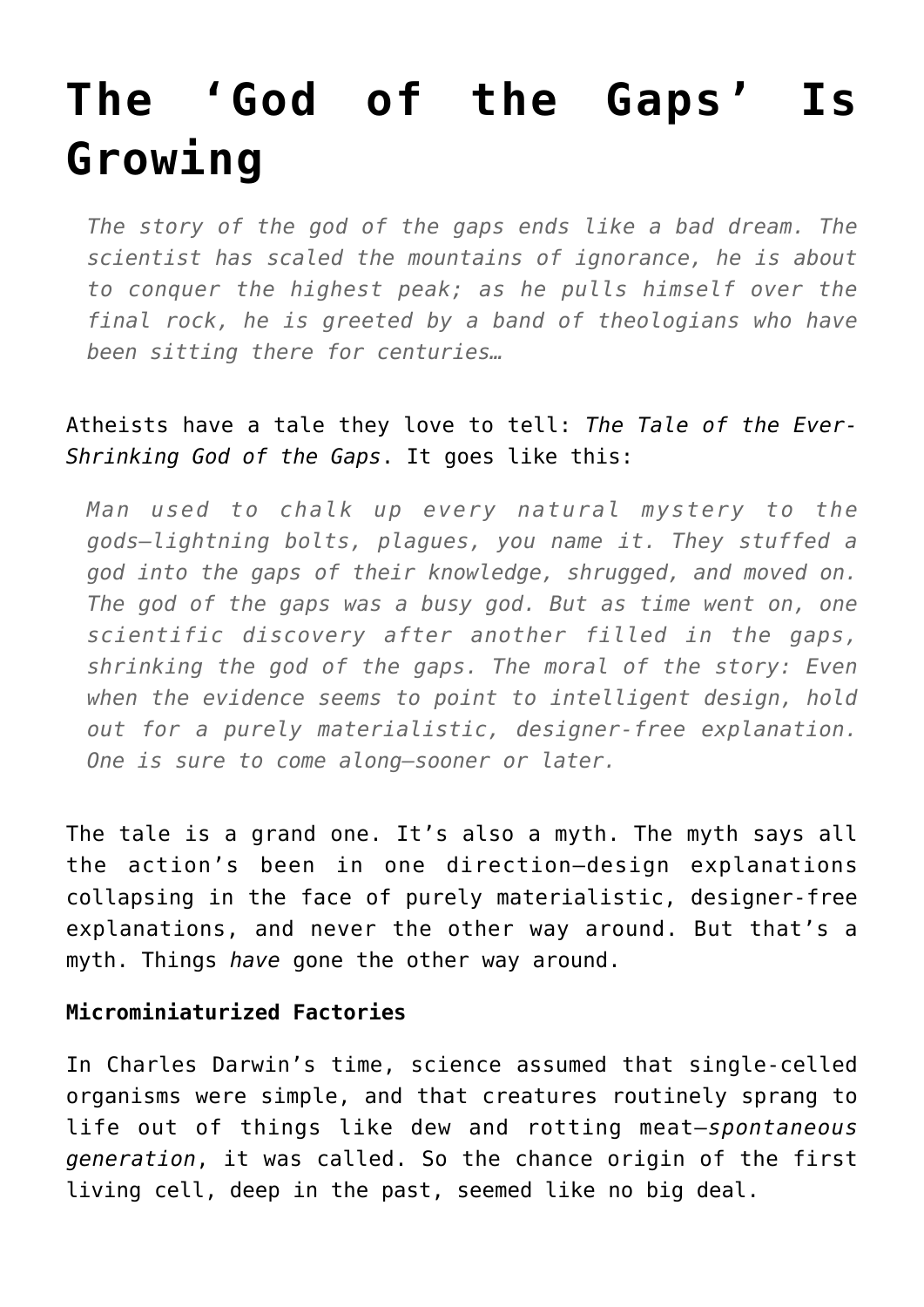But in 1861 an experiment by Louis Pasteur discredited the idea of spontaneous generation.

Then other scientists began figuring out how complex even 'simple' cells are. Today, the picture of the single-celled organisms is radically different. "Each is in effect a veritable micro-miniaturized factory," writes geneticist Michael Denton, "containing thousands of exquisitely designed pieces of intricate molecular machinery, … far more complicated than any machine built by man and absolutely without parallel in the nonliving world."

A micro-miniaturized factory, and jam packed with genetic information. We know minds can design factories and produce new information. But could blind forces have managed the job—the first living organism? The notion now seems so hopeless that some atheists have retreated to the idea that life on Earth was first seeded by … space aliens. These include mainstream scientists such as Francis Crick and Richard Dawkins.

So, scientific discoveries collapsed a trusted no-designer explanation for the origin of life, and bolstered the intelligent design explanation.

The so-called *god of the gaps* … grew.

### **In the Beginning**

Another example. In the 19th century, the smart money in science said we don't need to explain how the universe came to be because, well, it had *always* been. But discoveries in physics and astronomy put an end to the idea. Cosmologists now agree that our universe had a beginning.

So, what many thought never happened and didn't need explaining—the origin of the universe—suddenly cried out for an explanation.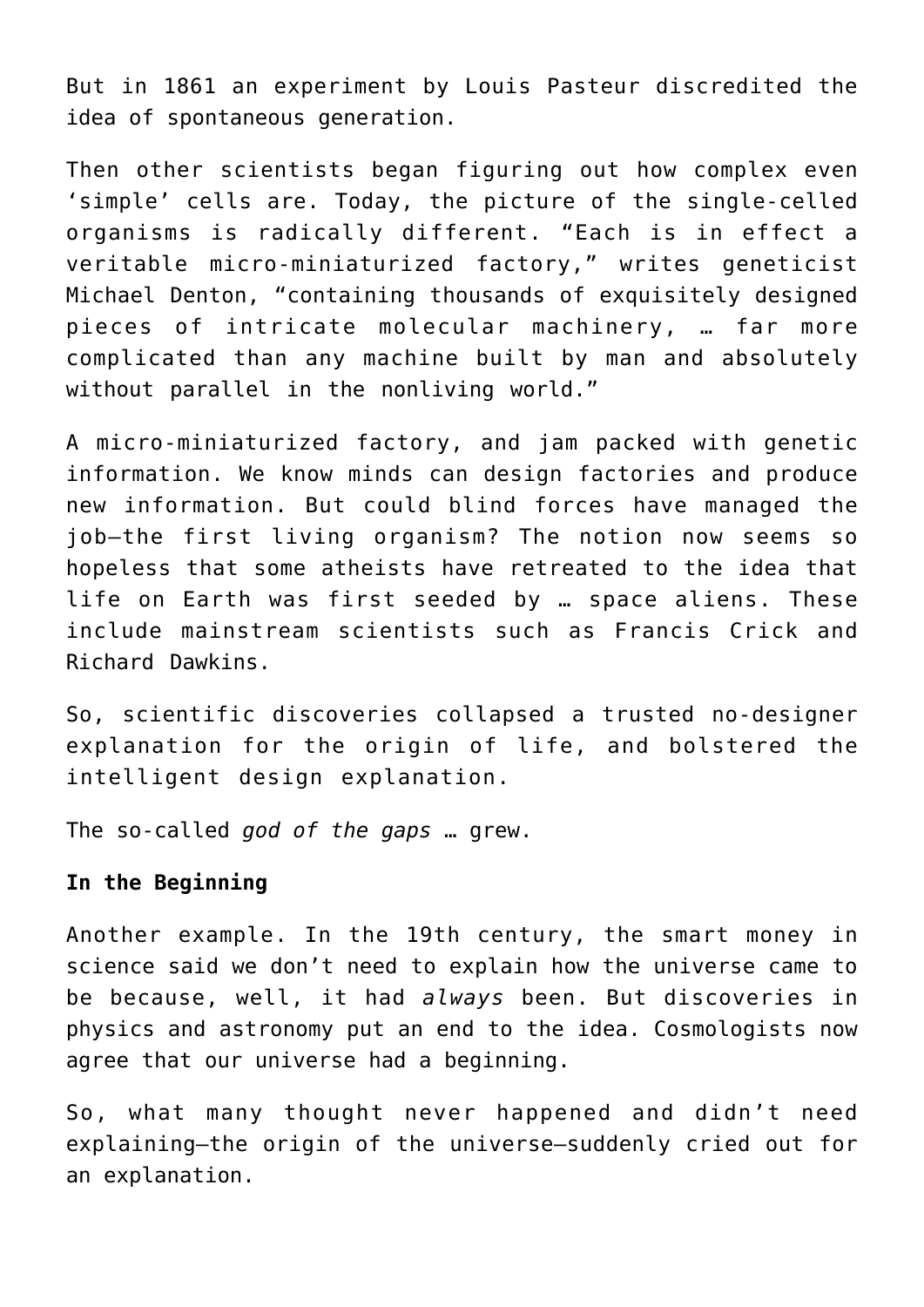Next scientists uncovered what's now known as the *fine-tuning problem*. They discovered that the laws of the universe appear fine-tuned to allow for life. If the strength of gravity, or electromagnetism, or the speed of light—on and on the list goes—if any of these were even a little different, you couldn't get any atoms beyond hydrogen and helium. You couldn't get life-essential carbon and water. You couldn't get stars and moons and planets. You couldn't get Louis Armstrong singing "what a wonderful world."

The fine-tuning is so striking that even committed atheists have abandoned ordinary appeals to chance. Instead they say there must be countless universes—a multiverse—and ours is just one of the lucky ones right for life.

Some physicists see the evidence pointing in a different direction. "Intelligent design, as one sees it from a scientific point of view, seems to be quite real," said Nobel Laureate Charles Townes. "This is a very special universe: it's remarkable that it came out just this way."

And this from astrophysicist and Nobel Laureate Arno Penzias: "Astronomy leads us to a unique event, a universe which was created out of nothing, one with the very delicate balance needed to provide exactly the conditions required to permit life, and one which has an underlying (one might say 'supernatural') plan."

So are these physicists "giving up on science," as some would claim? Not at all. Being open to the possibility of intelligent design isn't giving up on science or rationality or the experimental method. It's giving up on the myth of the ever-shrinking god of the gaps. It's letting the book of nature tell its own story, and following the story—the evidence—wherever it leads.

And being open to the possibility of design doesn't require that one reflexively assume design every time one doesn't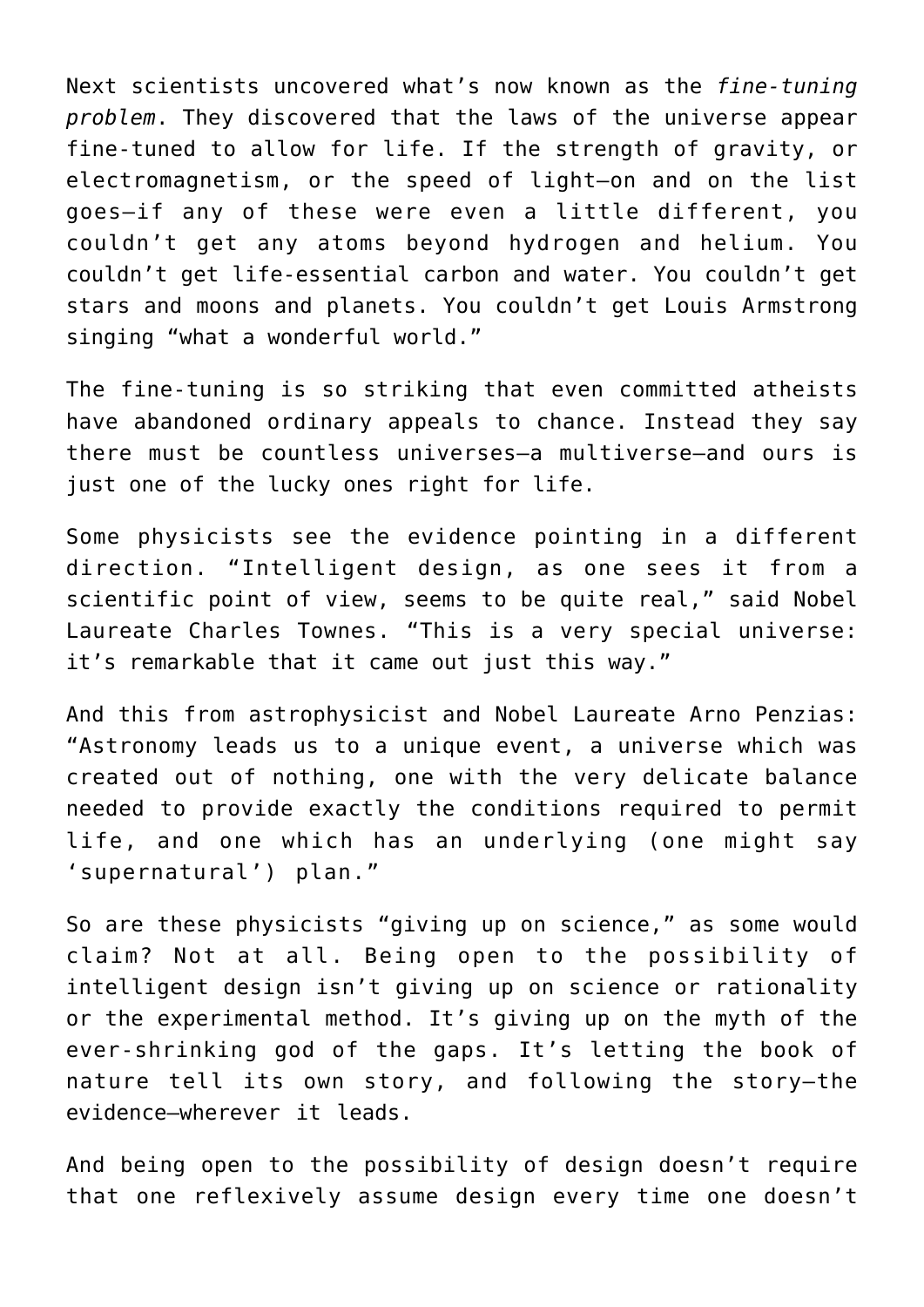understand a natural phenomenon. Theists open to the possibility of intelligent design in the natural world are free to hone their methods of scientific detection and hold an explanation for this or that phenomenon provisionally, reassessing the explanation as additional evidence arises. This is in contrast to the dedicated materialist who must always force their god—blind material forces—into the gaps in their knowledge of the natural world.

#### **Voyage and Return**

To be sure, scientific investigators keep discovering new ways that material forces cause and shape various things in nature. But atheists don't own the insight that we live in a world with underlying physical laws. Far from it. The idea was encouraged by the Christian belief that nature is the rational and orderly work of a divine mind, a cosmic law giver. And that faith spurred Christians like Copernicus, Galileo, and Kepler to go looking for the underlying laws.

These Christians looked for them. They found them. And in the process, they launched the scientific revolution.

Christians invented modern science. But a later generation discarded science's fertile theological soil and insisted science trade only in theories that fit materialism, fit atheism. They even redefined science as atheistic.

Harvard geneticist Richard Lewontin frankly admits this. "We take the side of science *in spite* of the patent absurdity of some of its constructs, … *in spite* of the tolerance of the scientific community for unsubstantiated just-so stories, because we have a prior commitment, a commitment to materialism," he writes. He continues:

*"It is not that the methods and institutions of science somehow compel us to accept a material explanation of the phenomenal world, but, on the contrary, that we are forced by our a priori adherence to material causes to create an*